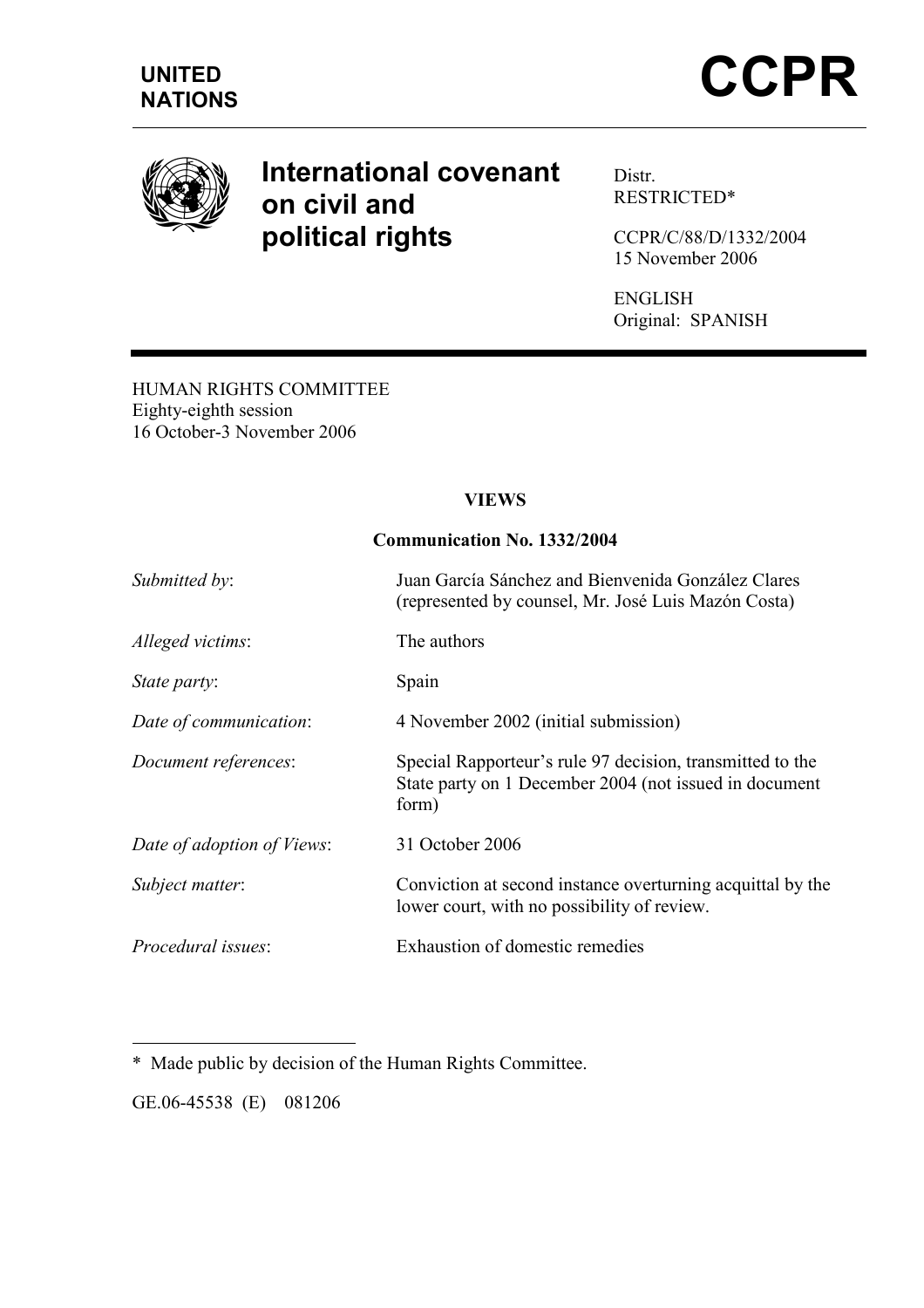CCPR/C/88/D/1332/2004 page 2

| Substantive issues:      | Right to appeal against conviction and sentence before a<br>higher court in accordance with the law. |
|--------------------------|------------------------------------------------------------------------------------------------------|
| Article of the Covenant: | 14, paragraph 5                                                                                      |

Article of the Optional Protocol: 2

On 31 October 2006, the Human Rights Committee adopted the annexed text as the Committee's Views under article 5, paragraph 4, of the Optional Protocol in respect of communication No. 1332/2004.

# [ANNEX]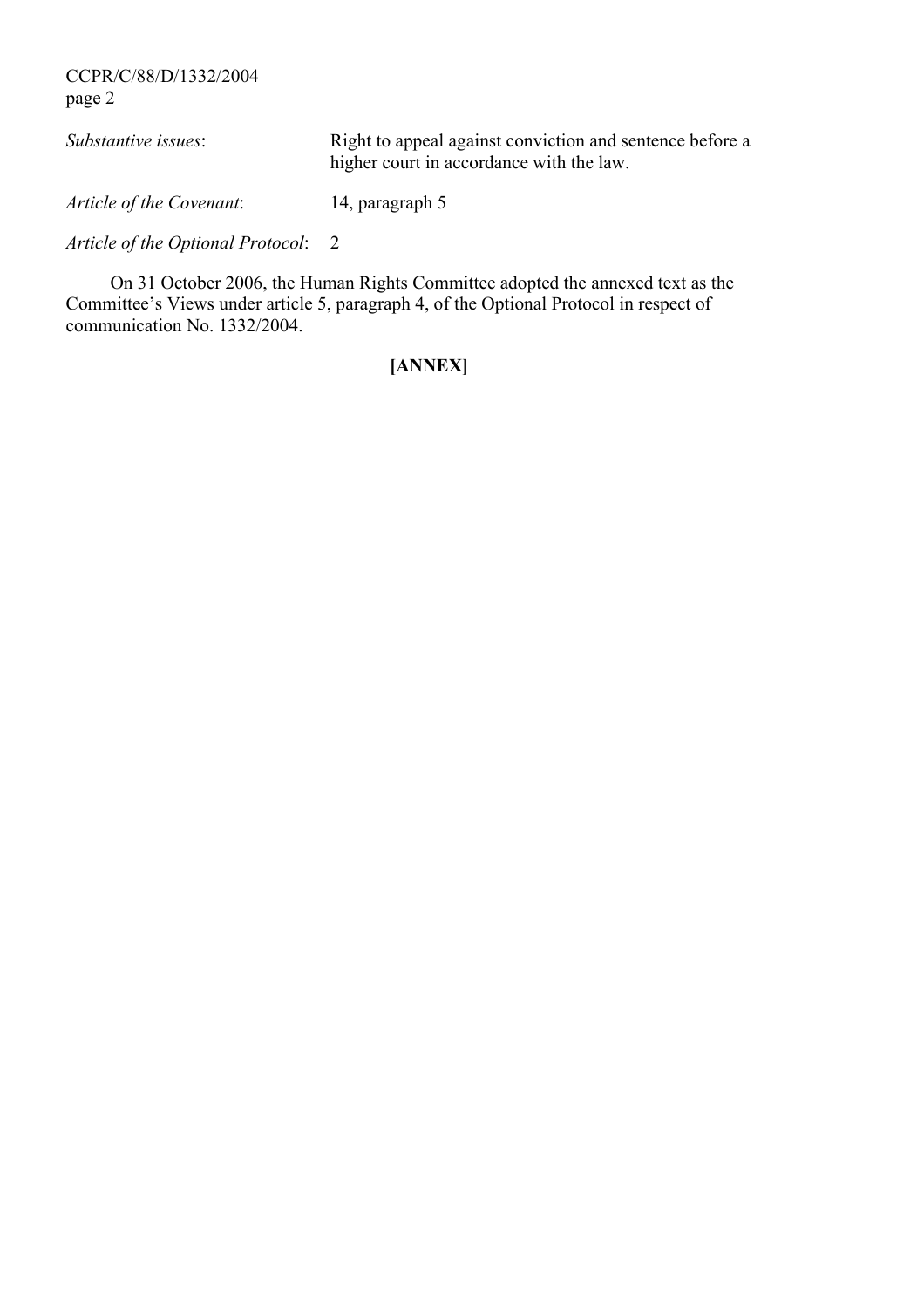#### Annex

#### VIEWS OF THE HUMAN RIGHTS COMMITTEE UNDER ARTICLE 5, PARAGRAPH 4, OF THE OPTIONAL PROTOCOL TO THE INTERNATIONAL COVENANT ON CIVIL AND POLITICAL RIGHTS

#### Eighty-eighth session

#### concerning

#### Communication No. 1332/2004\*

| Submitted by:          | Juan García Sánchez and Bienvenida González Clares<br>(represented by counsel, Mr. José Luis Mazón Costa) |
|------------------------|-----------------------------------------------------------------------------------------------------------|
| Alleged victims:       | The authors                                                                                               |
| <i>State party:</i>    | Spain                                                                                                     |
| Date of communication: | 4 November 2002 (initial submission)                                                                      |

The Human Rights Committee, established under article 28 of the International Covenant on Civil and Political Rights,

Meeting on 31 October 2006,

Having concluded its consideration of communication No. 1332/2004, submitted on behalf of Mr. Juan García Sánchez and Ms. Bienvenida González Clares under the Optional Protocol to the International Covenant on Civil and Political Rights,

Having taken into account all written information made available to it by the authors of the communication and the State party,

Adopts the following:

 $\overline{a}$ 

#### Views under article 5, paragraph 4, of the Optional Protocol

1. The authors of the communication, dated 4 November 2002, are Juan García Sánchez, born in 1938, and Bienvenida González Clares, born in 1935. They claim to be victims of a breach by Spain of article 14, paragraph 5, of the Covenant. The Optional Protocol entered into force for Spain on 25 April 1985. The authors are represented by counsel, Mr. José Luis Mazón Costa.

<sup>\*</sup> The following members of the Committee participated in the examination of the present communication: Mr. Abdelfattah Amor, Mr. Nisuke Ando, Mr. Prafullachandra Natwarlal Bhagwati, Mr. Alfredo Castillero Hoyos, Mr. Edwin Johnson, Mr. Walter Kälin, Mr. Ahmed Tawfik Khalil, Mr. Rajsoomer Lallah, Mr. Michael O'Flaherty, Mr. Rafael Rivas Posada, Sir Nigel Rodley, Mr. Ivan Shearer and Mr. Hipólito Solari-Yrigoyen.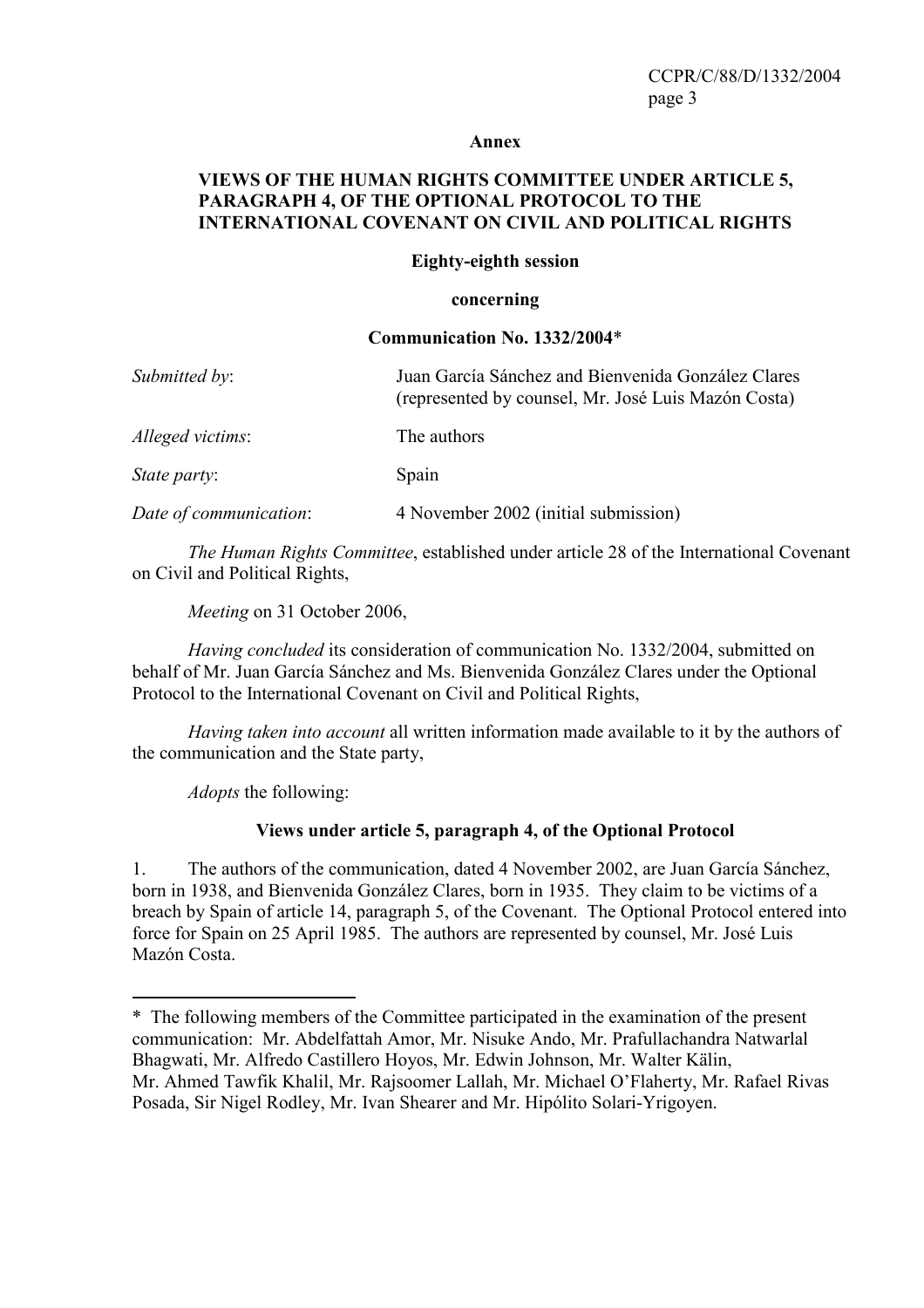# Factual background

2.1 In February 1996, Juan García Sánchez, a fabric salesman, was ordered to pay damages in excess of 8 million pesetas (€48,080.97) to José González Amoros. Mr. García Sánchez already had outstanding debts of 5 million pesetas ( $\epsilon$ 30,050.61). In December 1996, he decided to abrogate the joint property arrangements between himself and his spouse, Bienvenida González, which covered a single piece of property, the family home. The property was valued at 10 million pesetas ( $\epsilon$ 860,101.21), each of the authors being entitled to half. In early 1997, Bienvenida González acquired her spouse's rights for 5 million pesetas, which Mr. García Sánchez used to pay off various debts, but not the debt he owed Mr. González Amoros.

2.2 Criminal proceedings were brought against the authors for fraudulent bankruptcy, on the grounds that they had concealed assets from their creditors. The Public Prosecutor, in his submissions, requested that the offence be deemed culpable insolvency or concealment of assets. The Criminal Court of Murcia acquitted the authors on 30 November 2000. The judgement was appealed by the prosecution and the Office of the Public Prosecutor. On 5 September 2001, the Provincial High Court of Murcia overturned the judgement handed down at first instance and convicted the authors of culpable insolvency, punishable by one year in prison and a fine. The Provincial High Court ruled that Juan García, in agreement with his spouse, Bienvenida González, had disposed of property so as to reduce his assets to a state of insolvency with intent to defraud Mr. González Amoros of the money due to him.

## The complaint

3.1 The authors claim that the State party violated article 14, paragraph 5, of the Covenant, because they were convicted by a court of second instance without the possibility of their convictions or the penalties imposed being reviewed by a higher court. They further contend that the remedy of cassation before the Supreme Court is not applicable against judgements handed down on appeal by the Provincial High Courts, as expressly stipulated in article 847 of the Code of Criminal Procedure.

3.2 The authors acknowledge that they did not submit an application for amparo to the Constitutional Court. They consider such application to be ineffective in view of a previous Court ruling that acquittal of a defendant at first instance followed by conviction at second instance without the possibility of appeal does not violate the right to a full review of the conviction to which article 14, paragraph 5, of the Covenant refers. The Constitutional Court justifies the denial of the right to review by a higher court by relying on the presumption that the court of second instance will display greater wisdom, competence and thoroughness than the lower court.

# State party's observations on admissibility and on the merits

4.1 The State party, in a note verbale dated 16 February 2005, challenges the admissibility and merits of the communication, maintaining that the authors have not exhausted domestic remedies by failing to apply for amparo to the Constitutional Court.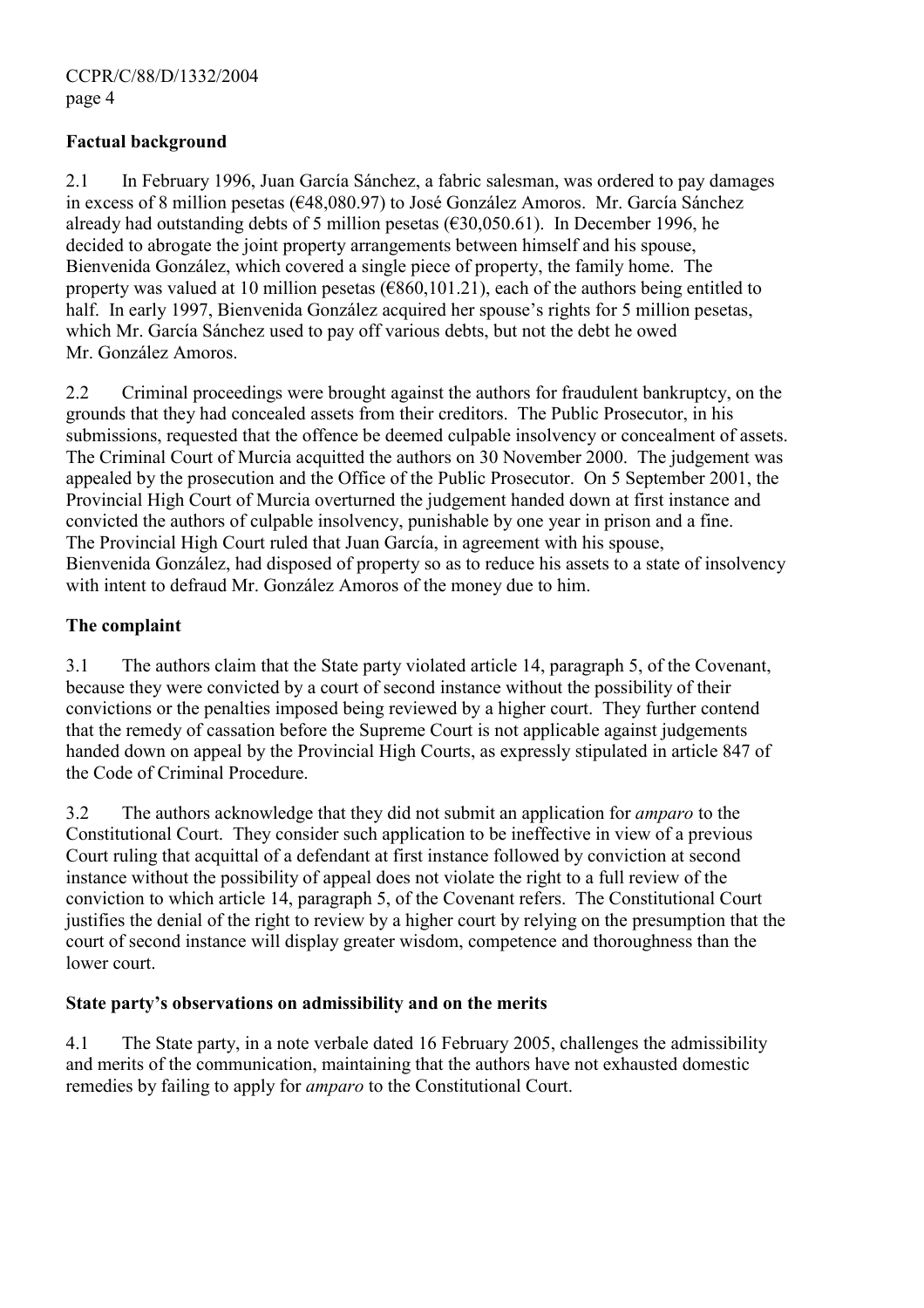4.2 The State party argues that nowadays an application for *amparo* is a perfectly effective remedy in cases such as the one covered in the communication, especially since the communication is of later date than the decision handed down in *Gómez Vásquez v. Spain.* It maintains that the Constitutional Court, in its judgement of 3 April 2002 (STC 70/02, First Chamber), referred to the Committee's views and did not declare the appeal inadmissible but ruled on the merits. Likewise, the State party refers to the Constitutional Court's ruling of 9 February 2004, No. 10/2004, on an acquittal at first instance superseded by a conviction on appeal, where the Court ruled that the evidence must be produced again at second instance if conviction depends upon evidence with which the judge must be directly and personally acquainted.

4.3 The State party maintains that article 14, paragraph 5, of the Covenant neither requires the prosecution's right of appeal to be restricted nor calls for the establishment of an endless series of appeals. What is crucial is that the issues raised in criminal proceedings can be reviewed, but that does not mean that the higher court cannot consider appeals submitted by the prosecution.

4.4 The State party indicates that although in the case under consideration the High Court's sentence is based solely on documentary evidence, the Constitutional Court has not had an opportunity to rule on the case, owing to the failure to apply for amparo. Likewise, it reiterates that in Spain the prosecution and the defence are equally entitled to appeal. Were the higher court not able to take account of an appeal by the prosecution, as it did in the case at hand, that would run counter to this principle that the parties have an equal right to lodge an appeal.

# Authors' comments on the State party's observations

5.1 The authors challenge the State party's arguments in a letter dated 15 September 2005. They say the Constitutional Court has maintained since 1985 that first conviction at second instance does not breach article 14, paragraph 5, of the Covenant. They refer to the Constitutional Court's decision of 28 June 1999, reiterating that the Court's case law on this point was not established by that decision but dates back to 1985.

5.2 The authors contend that the ruling of 9 February 2004 to which the State party alludes is not concerned with acknowledgement of the right to a review of court decisions, but rather a separate issue, the right to a public trial at second instance, which is a different subject from that of the present communication.

5.3 The authors submit that the futility of *amparo* as a remedy in cases relating to review at second instance has been repeatedly discussed by the Committee in its Views, including those on the Gomaríz Valera case of 22 July 2005, in which it found the Government of Spain at fault in an identical case.

5.4 In addition, the authors submit that the Constitutional Court explicitly rejects the Committee's jurisprudence, which requires a full legal and factual review of the conviction.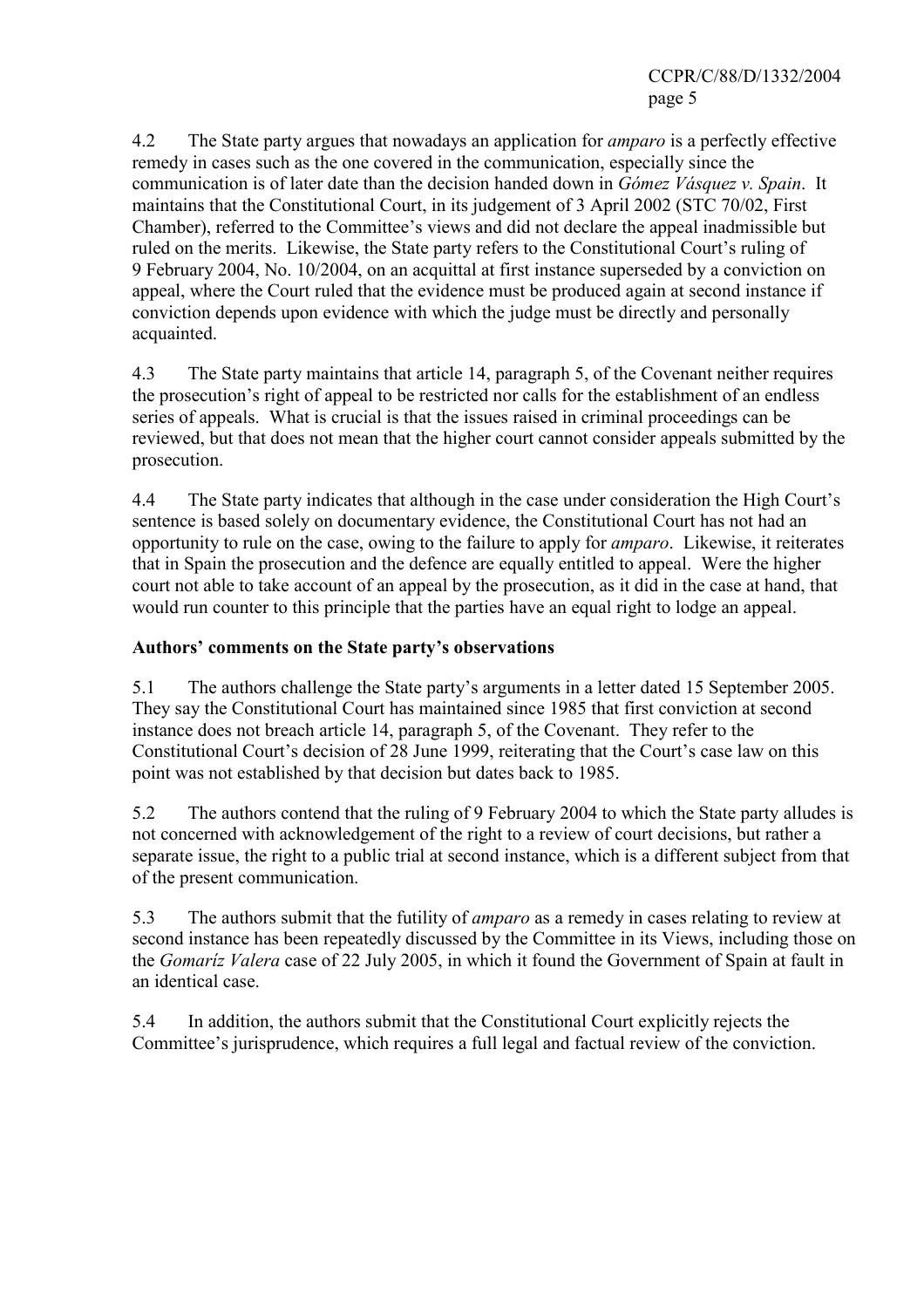## Issues and proceedings before the Committee

#### Considerations on admissibility

6.1 Before considering any claim contained in a communication, the Human Rights Committee must, in accordance with rule 93 of its rules of procedure, decide whether or not the communication is admissible under the Optional Protocol to the Covenant.

6.2 The Committee has ascertained that the same matter has not been submitted to any other procedure of international investigation or settlement for the purposes of article 5, paragraph 2 (a), of the Optional Protocol.

6.3 On the exhaustion of domestic remedies, the Committee takes note of the State party's claims that domestic remedies have not been exhausted because the alleged violation now before the Committee was not argued before the Constitutional Court, which is said to have amended its case law in decisions dating from 2002 and 2004. The Committee observes that at the time of the authors' conviction on 5 September 200[1](#page-7-0), the Court had clear case law on the issue.<sup>1</sup> The Committee also observes that the Court's case law as presented to it is concerned with the need to present again at second instance any evidence with which, by its very nature, the judge must, according to the Court's understanding, be directly and personally acquainted, in particular oral testimony and expert opinions. In the case under consideration, the conviction was based entirely on documentary evidence.<sup>[2](#page-7-0)</sup> The Committee recalls its jurisprudence to the effect that only remedies with a reasonable chance of success need to be exhausted and reiterates that, when the case law of the highest domestic court has settled the point, ruling out any chance of a successful appeal to the domestic courts, the authors are not required under the Optional Protocol to exhaust domestic remedies. $<sup>3</sup>$  $<sup>3</sup>$  $<sup>3</sup>$  In the case under examination, the Committee considers that the</sup> remedy of amparo had no prospect of success with regard to the alleged violation of article 14, paragraph 5, of the Covenant. The Committee therefore considers that domestic remedies have been exhausted and that the communication is admissible in relation to the above-mentioned provision.

# Consideration of the merits

7.1 With regard to the merits of the communication, the Committee takes note of the State party's argument that conviction on appeal is compatible with the Covenant. It notes that the authors were found guilty by the Provincial High Court of Murcia after being acquitted by the Criminal Court of Murcia without the possibility of a full review of the conviction.

7.2 Article 14, paragraph 5, of the Covenant stipulates that everyone convicted of a crime shall have the right to his conviction and sentence being reviewed by a higher tribunal according to law. The Committee points out that the expression "according to law" is not intended to leave the very existence of a right of review to the discretion of the States parties.<sup>[4](#page-7-0)</sup> On the contrary, what must be understood by "according to law" is the modalities by which the review by a higher tribunal is to be carried out. Article 14, paragraph 5, not only guarantees that the judgement will be placed before a higher court, as happened in the authors' case, but also that the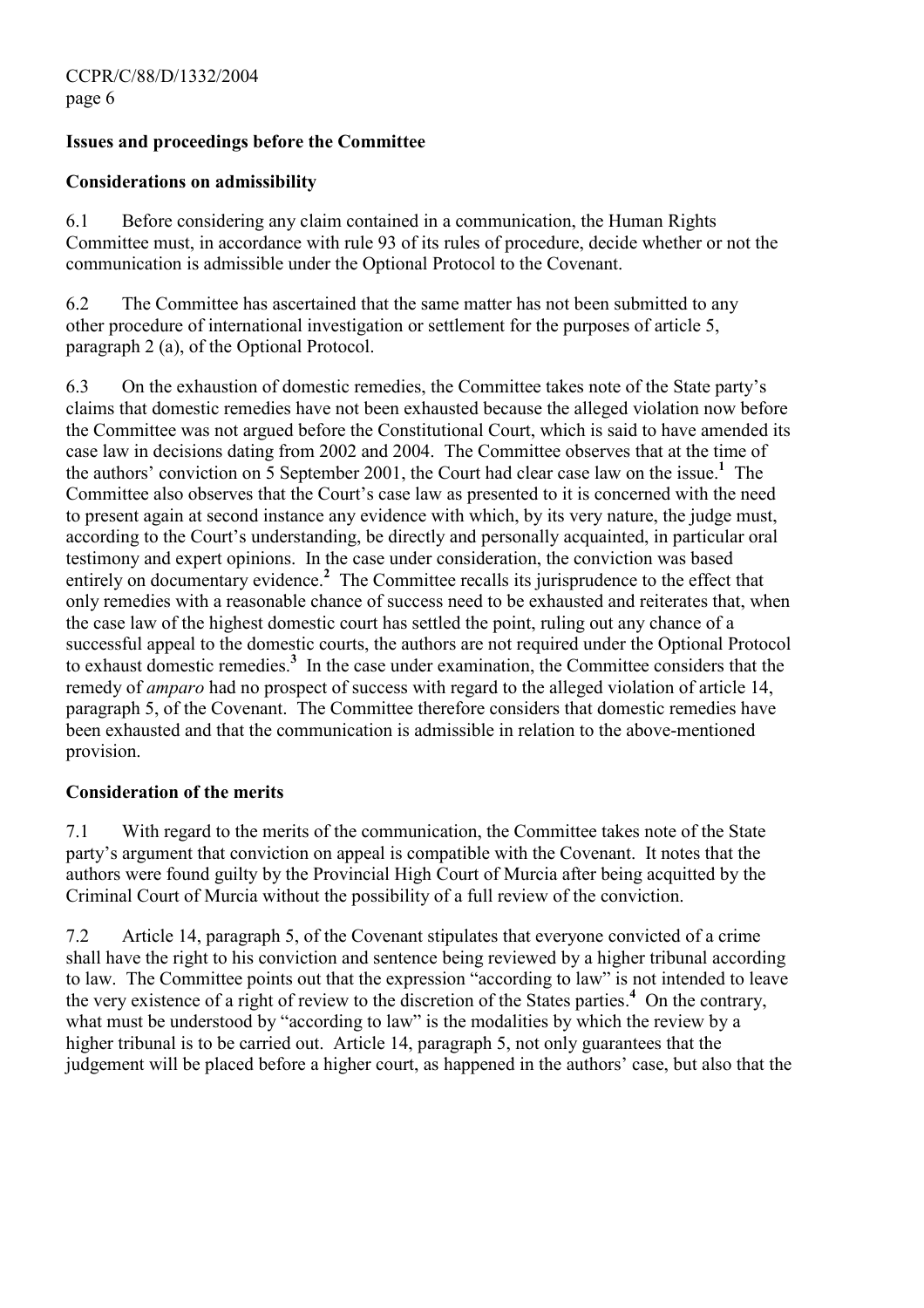CCPR/C/88/D/1332/2004 page 7

conviction will undergo a second review, which was not the case for the authors. Although a person acquitted at first instance may be convicted on appeal by the higher court, this circumstance alone cannot impair the defendant's right to review of his or her conviction and sentence by a higher court.<sup>[5](#page-7-0)</sup> The Committee accordingly concludes that there has been a violation of article 14, paragraph 5, of the Covenant with regard to the facts submitted in the communication.

8. The Human Rights Committee, acting under article 5, paragraph 4, of the Optional Protocol to the International Covenant on Civil and Political Rights, is of the view that the facts before it disclose a violation of article 14, paragraph 5, of the Covenant.

9. In accordance with article 2, paragraph 3 (a), of the Covenant, the State party is required to furnish the authors with an effective remedy that allows for a review of their convictions by a higher court. The State party is under an obligation to take the necessary measures to ensure that similar violations do not occur in future.

10. By becoming a party to the Optional Protocol, Spain recognized the competence of the Committee to determine whether there has been a violation of the Covenant. Pursuant to article 2 of the Covenant, the State party has undertaken to ensure to all individuals within its territory and subject to its jurisdiction the rights recognized in the Covenant and to provide an effective and applicable remedy should it be proven that a violation has occurred. The Committee wishes to receive from the State party, within 90 days, information about the measures taken to give effect to the Committee's Views. The State party is requested to publish the Committee's Views.

[Done in English, French and Spanish, the Spanish text being the original version. Subsequently to be issued also in Arabic, Chinese and Russian as part of the Committee's annual report to the General Assembly.]

#### **Notes**

<sup>1</sup> See the decision of 28 June 1999, in which the Constitutional Court held that: "In principle, in the light of our doctrine (…), conviction in a higher court does not in itself involve a violation; nevertheless, there is no constitutional need to make provision for further review of the conviction, which could be endless, particularly considering the function, from the standpoint of the Constitution, of amparo with respect to the protection of the fundamental rights in question." STC 120/1999.

<sup>2</sup> STC 10/2004 of 9 February 2004 and STC 167/2002 of 18 September 2002.

 $3$  See, for example, communication No. 511/1992, *Länsman et al. v. Finland*, Views adopted on 14 October 1993, para. 6.3; communication No. 1095/2002, Gomaríz v. Spain, Views adopted